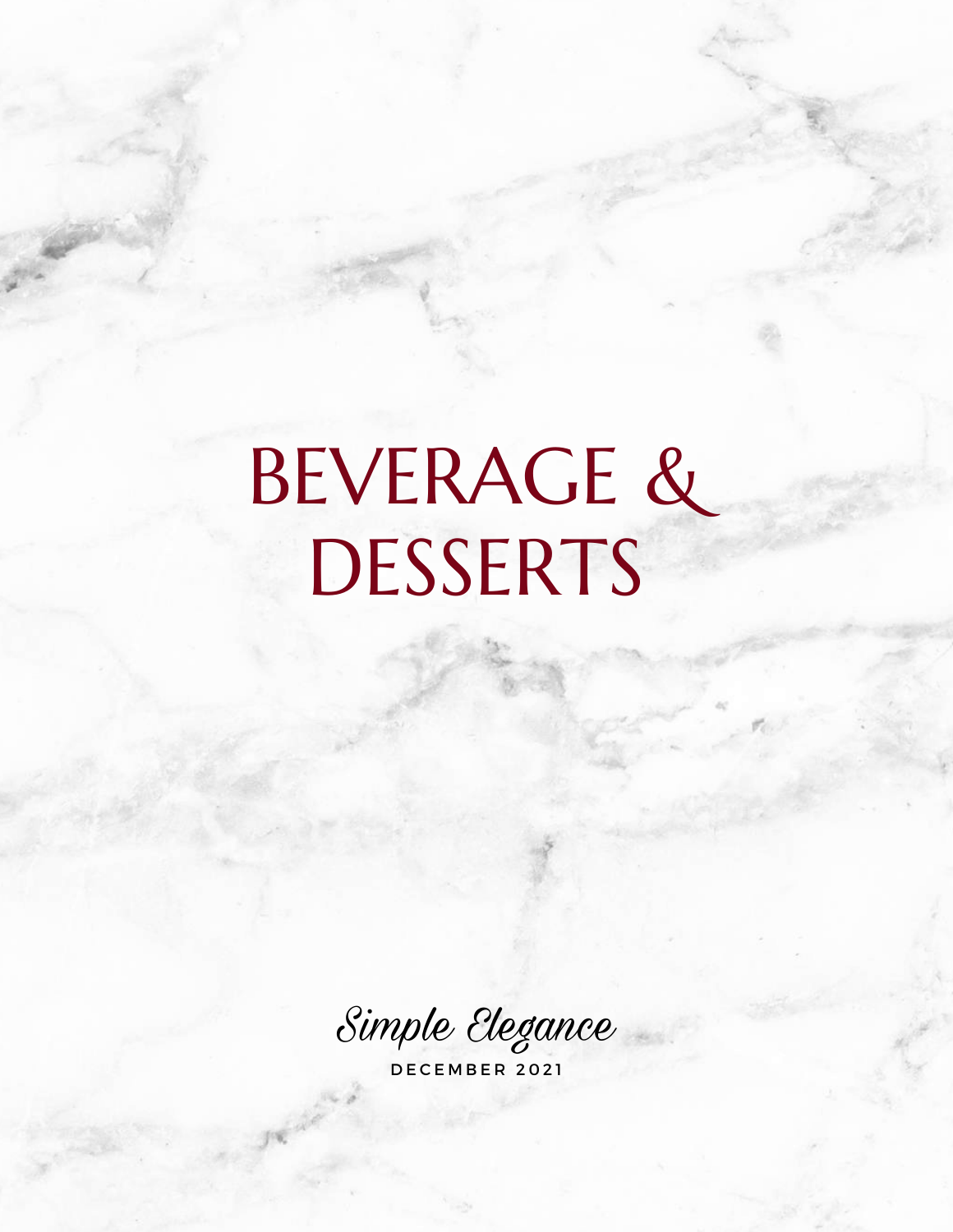Simple Elegance

## Beverages

| <b>Assorted Sodas</b>                         | 1.65 |
|-----------------------------------------------|------|
| <b>Bottled Waters</b>                         | 1.65 |
| Lemonade                                      | 1.65 |
| Freshly Brewed Iced Tea                       | 1.75 |
| <b>Assorted Izze Sparkling Fruit Juices</b>   | 2.50 |
| <b>Assorted Sparkling Waters</b>              | 2.50 |
| <b>Assorted Arizona Iced Teas</b>             | 2.95 |
| <b>Assorted Gatorades</b>                     | 2.95 |
| <b>Assorted Individual Juices</b>             | 2.95 |
| Regular and Decaf Coffee & Assorted Tea Combo | 3.25 |
| Regular Coffee OR Decaf Coffee                | 2.65 |
| <b>Assorted Hot Teas</b>                      | 2.65 |

#### Infused Water

| Strawberry, Lemon and Basil    | O 75 |
|--------------------------------|------|
| Watermelon and Basil           | 0.75 |
| Pineapple, Lemon and Mint      | 0.75 |
| Strawberry, Cucumber, and Lime | 0.75 |
| Orange and Cilantro            | 0.75 |
| Cucumber and Mint              | O 75 |

### Bubbly Bar

Juices displayed in glass carafes. Includes stainless steel beverage tubs for chilling bubbly (provided by you), acrylic cups and decorative labels. Champagne flutes available. 3.95 per person

CHOOSE 2 JUICES: Orange Cranberry Mango Pomegranate

#### CHOOSE 2 ADDINS: Raspberries Blackberries **Strawberries** Peaches